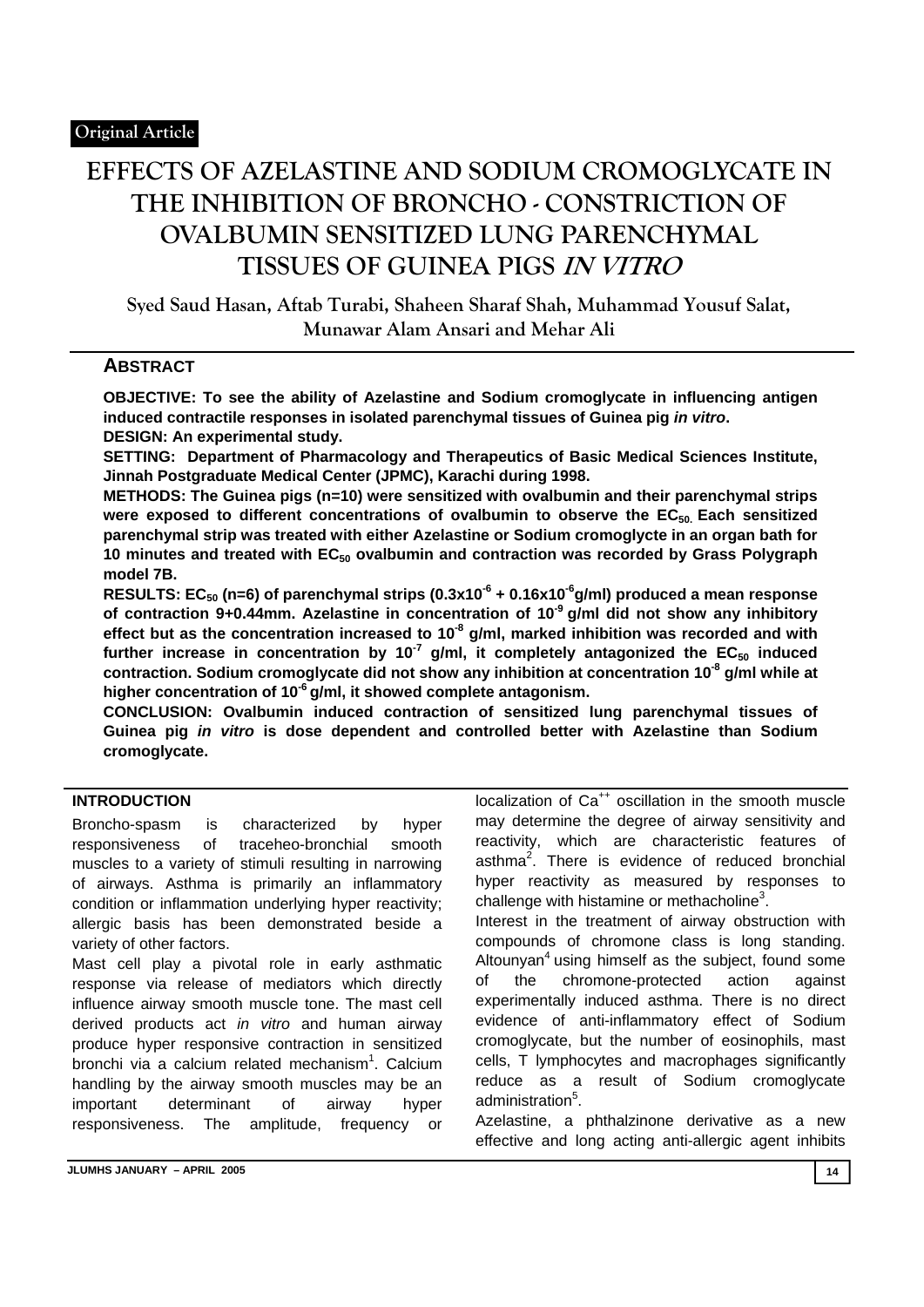the passive cutaneous anaphylaxis and allergic bronchoconstriction<sup>6</sup>. Azelastine has also been shown to inhibit the allergic release of slow reacting substance of anaphylaxis and also afford protection against anti-histamine resistant leukotriene mediated allergic broncho-spasm in Guinea pig<sup>7</sup>. In this paper, comparative effects of Azelastine and Sodium cromoglycate in the inhibition of broncho-constriction of ovalbumin sensitized lung parenchymal tissues of Guinea pigs *in vitro* are presented.

#### **MATERIAL AND METHODS**

This study was conducted at Department of Pharmacology and Therapeutics of Basic Medical Sciences Institute, Jinnah Postgraduate Medical Center Karachi during 1998. Male or female Guinea pigs weighing 300-450 gm were sensitized according to protocol of Andersson<sup>8</sup> by intra-peritoneal injection of 5 mg ovalbumin on day 0 followed by day 2 with 10 mg. On day 21 of sensitization, Guinea pigs were killed by decapitation and exsanguinations. The lungs were removed from the thoracic cavity and flushed with Krebs solution. Lung parenchymal strips approximately (3x3x20mm) were cut from the lower lobes<sup>9</sup>. Each strip was suspended in a 20 ml organ bath. One end of the tissue was held at the bottom of the glass hook in the organ bath and a silk thread to a force transducer was fixed with the other end. The tissue was bathed with Krebs solution and oxygen continuously at temperature of 37°C. Parenchymal strips were held with an initial tension of 1gm and tissues were allowed for equilibration for 90 minutes. The bath solution was changed after every fifteen minutes interval. Under resting tension of 0.5gm, confirmation of sensitization of tissues was done by adding 20 mg ovalbumin in the tissue bath and contraction of parenchymal smooth muscle was recorded by Grass polygraph model 7B. Initial series of experiments of ovalbumin concentration effects was determined,  $EC_{50}$  calculated and ovalbumin induced contractions were recorded. In the second phase, the Sodium cromoglycate and Azelastine in different concentrations were made in contact to parenchymal tissues for 10 minutes and then  $EC_{50}$ induced contractions were developed and recorded. The results were analyzed statistically by applying Wilcoxon rank sum test.

## **RESULTS**

Confirmation of sensitization was done by recording the ovalbumin induced contraction i.e. 19mm + 0.40 after exposure of 20mg of ovalbumin as per protocol. In the initial series of experiment, the concentration effect curve for ovalbumin  $(10^{-5}$  g/ml to  $10^{-3}$  g/ml) was established. The ovalbumin induced contractile responses were expressed as percentage and placed on graph against ovalbumin concentration to calculate the  $EC_{50}$  i.e.  $0.3x10^{-6}$   $\pm 0.12x10^{-6}$  g/ml (**Figure I**) and EC<sub>50</sub> induced contraction of isolated strips of lung parenchymal tissue (n=6) 9mm+0.44.

Two sets of six strips from sensitized lung parenchyma were prepared as per protocol. Each strip after stress relaxation incubated for 10 minutes in serial concentration of Sodium cromoglycate and Azelastine and treated with ovalbumin  $EC_{50}$  produced contraction which was recorded for three minutes.

Sodium cromoglycate in concentration of  $10^{-8}$  g/ml did not show any inhibition but as the concentration increased to  $10^{-7}$  g/ml, it showed marked inhibition in contractile effect of ovalbumin  $EC_{50}$  Further increase in concentration of Sodium cromoglycate i.e.  $10^{-6}$  g/ml (1ug/ml) completely antagonized the ovalbumininduced contraction.

Azelastine in concentration of  $10^{-9}$  g/ml (1ng/ml) did not exhibit any inhibition. As the concentration increased to  $10^{-8}$  g/ml, it showed marked inhibition i.e. 20% contraction to  $EC_{50}$  ovalbumin, when compared before treatment with Azelastine and the concentration of  $10^{-7}$  g/ml antagonized the effect of EC50 (**Figure II and Table I**).

**FIGURE I: Ovalbumin induced contractile responses expressed in percentage of sensitized** 

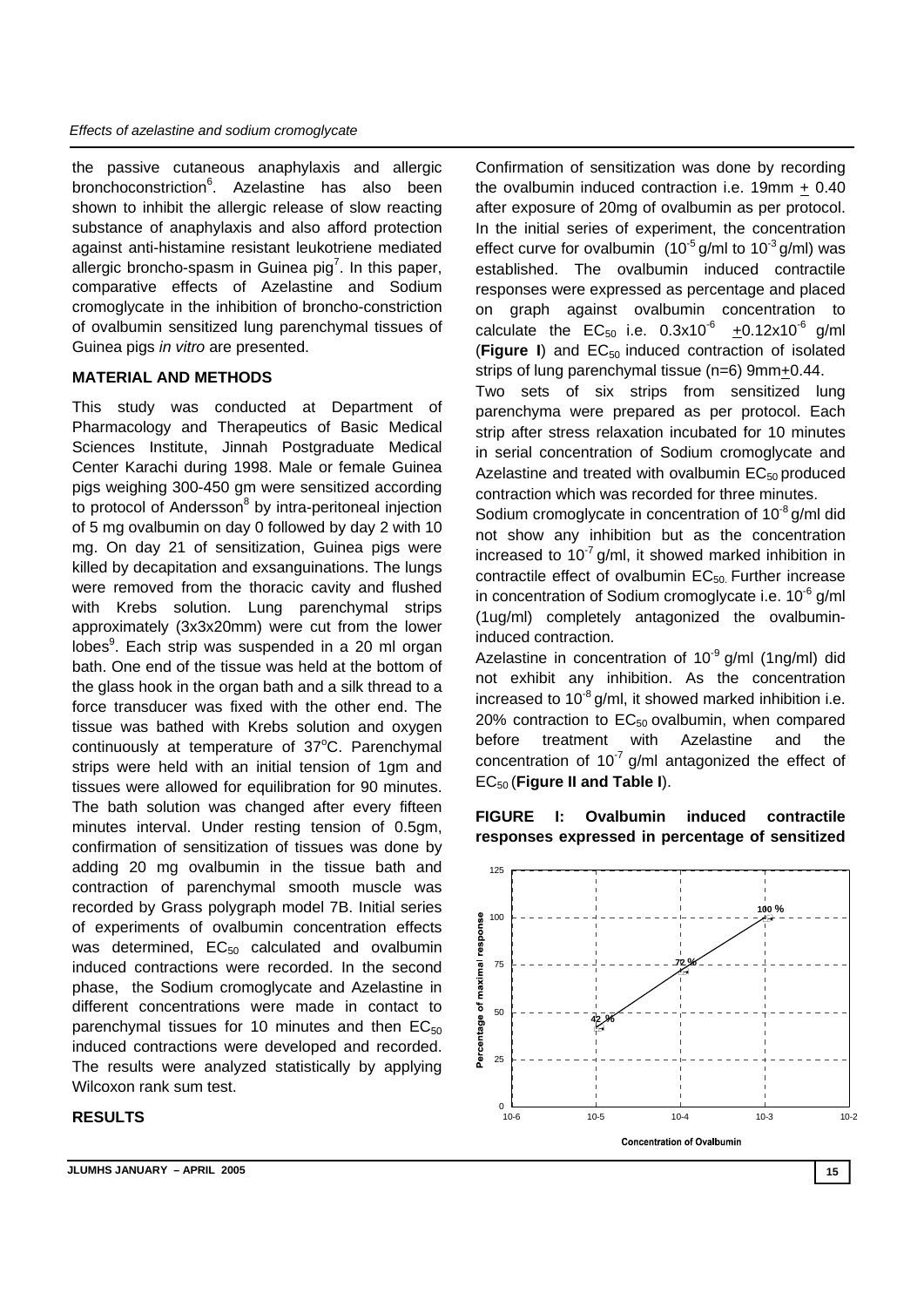## **FIGURE II: Dose dependent inhibitory effects of Azelastine and Sodium cromoglycate of ovalbumin EC50 in sensitized parenchymal tissue. (Each point represents six experimental observations)**



**Sensitized parenchymal tissue Sensitized Parenchymal Tissue** 

#### **TABLE I: DOSE DEPENDENT INHIBITORY EFFECTS OF SODIUM CROMOGLYCATE AND AZELASTINE AGAINST EC50 OVALBUMIN. (EACH READING REPRESENTS MEAN OF SIX OBSERVATIONS)**

| <b>DRUG</b>            | $EC_{50}$<br>Ovalbumin 0.3x10 <sup>-6</sup><br>$\pm$ 0.12 x10 <sup>-6</sup> g/ml | Mean $EC_{50}$ (ovalbumin) response after sensitized tissues<br>incubation for 10 minutes in different concentrations of drugs |                               |                 | Antago-<br>nize |
|------------------------|----------------------------------------------------------------------------------|--------------------------------------------------------------------------------------------------------------------------------|-------------------------------|-----------------|-----------------|
|                        |                                                                                  | $10^{-8}$ g/ml                                                                                                                 | $10^{-7}$ g/ml                | $10^{-6}$ g/ml  |                 |
| Sodium<br>cromoglycate | 9mm<br>$SEM + 0.44$                                                              | 11.3mm<br>SEM+0.33                                                                                                             | 1.3 <sub>mm</sub><br>SEM+0.66 | 0 <sub>mm</sub> | $10^{-6}$ g/ml  |
|                        |                                                                                  | $10^{-9}$ g/ml                                                                                                                 | $10^{-8}$ g/ml                | $10^{-7}$ g/ml  |                 |
| Azelastine             |                                                                                  | 9mm<br>SEM+0.31                                                                                                                | 1.8 <sub>mm</sub><br>SEM+0.42 | 0 <sub>mm</sub> | $10^{-7}$ g/ml  |

#### **guinea pig lung parenchymal tissues. (Each point represents mean of 6 observations) DISCUSSION**

The experimental system used in this study has incorporated several refinements not previously reported. Major significance was the utilization of several homogenous samples of Guinea pig lung parenchymal tissues, so that relatively subtle drug induced alteration of recording of parenchymal smooth muscles contraction could be detected. Secondly, we utilized a recently developed dual action anti-histamine (Azelastine) and compared with established mast cell stabilizer i.e. Sodium cromoglycate and observed the dose dependent inhibition of antigen induced broncho-constriction. The inhibition of mediator release by Azelastine may help to explain their protective action in anaphylaxis.

Our observations are in agreement that Azelastine exerts inhibitory effect on synthesis and release of chemical mediators from mast cell <sup>10</sup> including the leukotrienes<sup>11</sup>. Mediator release due to immediate type of hypersensitivity is one of the proposed reasons in the pathogenesis of allergic broncho $constant<sup>12</sup>$ . Studies suggest that the acute effects of Sodium cromoglycate in extrinsic bronchoconstriction are due to its ability to stabilize mast cells independently of stimulus<sup>13</sup>. Clinical trials with Sodium cromoglycate have shown a strong carryover effect after long-term treatment <sup>14</sup>.

## **CONCLUSION**

*In vitro* model of Sodium cromoglycate and Azelastine inhibits the antigen induced mediator release in dose dependent manner. Compounds